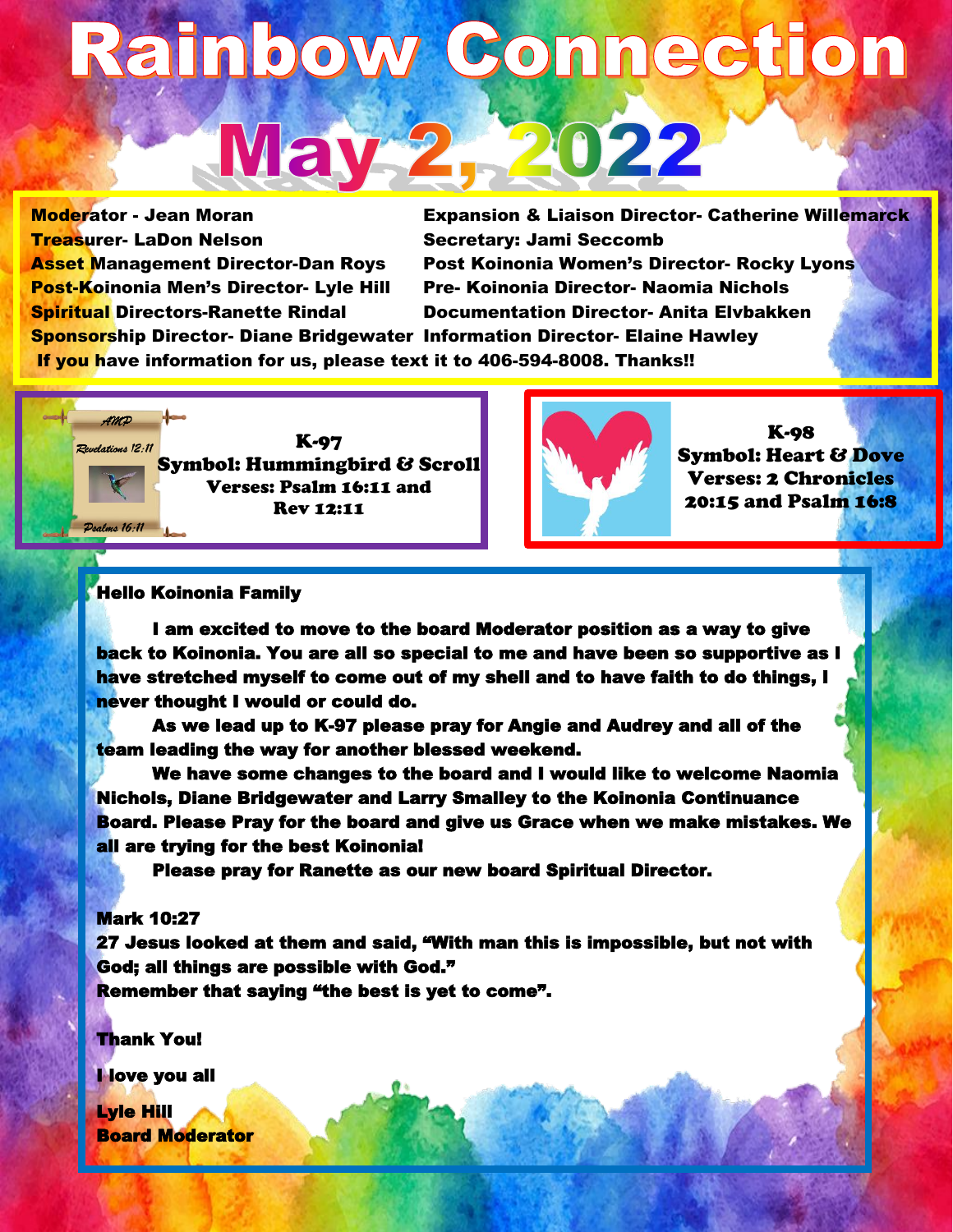Just a quick introduction! Hello my name is Larry Smalley most of you know me. I made my first Koinonia on K-81.

I'm a heavy equipment operator for the union and I live in Forsyth, Montana. I am married and have 3 children, Autumn, Kaitlin and Jesse.

My position on the board is Post K- Male. My goal is to make the new participants feel welcome and keep them apprised of upcoming Koinonia events. Let me know if you have any questions!

Thank you and may you all be Blessed!

Larry Smalley Post K-Male Director

Hellooooo Koinonia Family,

I am absolutely thrilled to be back on the Board as "Sponsorship Director".

### Inviting Others to a Koinonia Weekend

As much as the weekend may have meant to you, it must be recognized that

the experience is not for everyone. As you know, the weekend provides an experience in Christian Community, and so the person being invited should believe in Jesus Christ, and be attending and hopefully contributing to the life of their church. The weekend is not a means of conversion, and to use it as such can damage the individual and the Koinonia community. Also, a weekend can be emotional for some and so discretion should be exercised in inviting anyone who has recently experienced any traumatic event in their live such as death or divorce.

The Koinonia Movement seeks to be open to members of all denominations. However, those Christians who find it difficult or impossible to accept differing points of view or practices will be very uncomfortable in an ecumenical community. Please know your potential participant's flexibility before issuing an invitation. Stay tuned for "Issuing the Invitation" and "Sponsor Responsibilities".

I have missed you all so much and am looking forward to reconnecting with everybody.

God Bless, **Diane Bridgewater** Sponsorship Director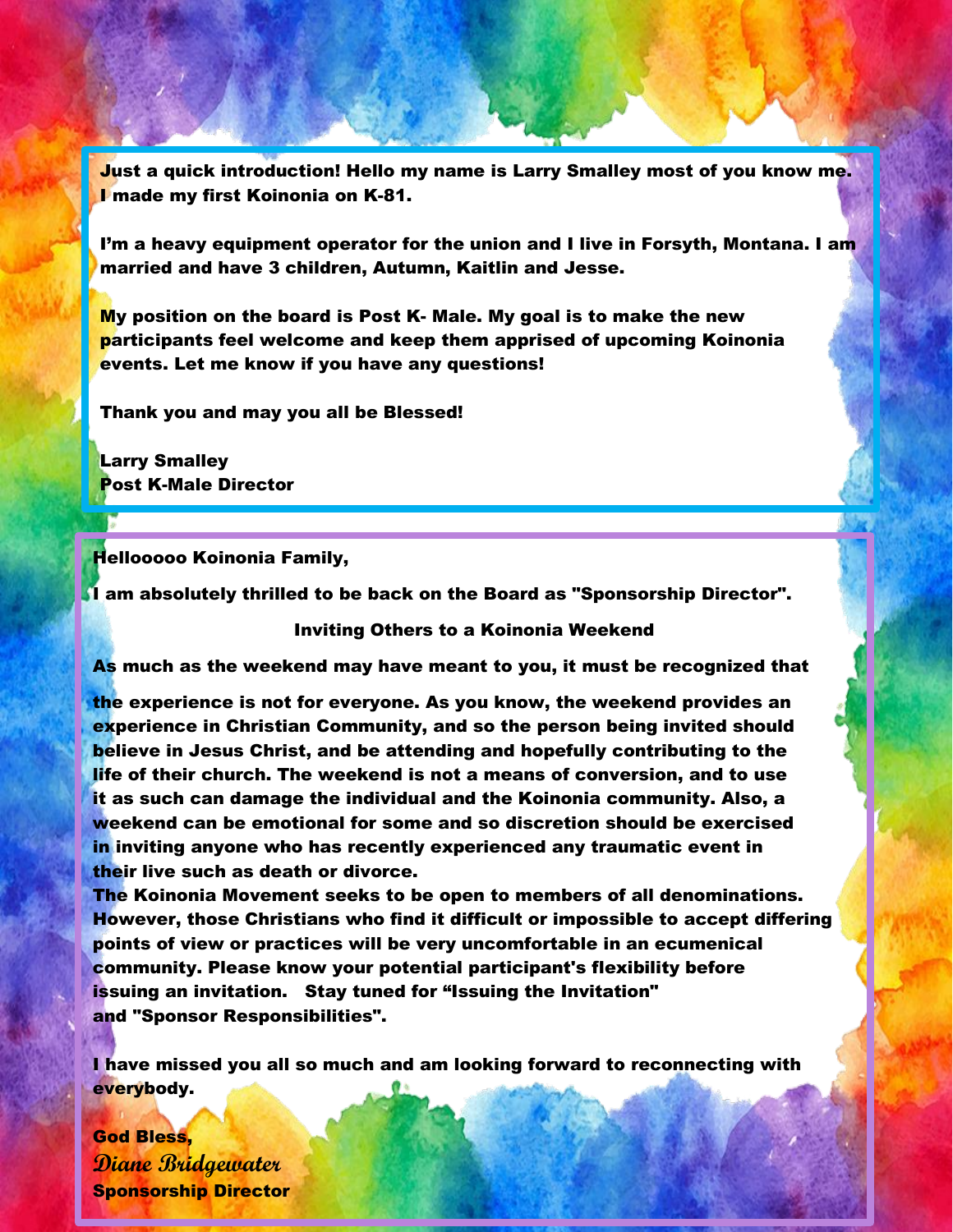# Hello my beautiful Koinonians!

I'm super excited to tell you that K97 is a go! K97 will be Aug 19th-21<sup>st</sup> at the Clark Canyon Bible Camp just south of Dillon! We are going to try out ZOOM meetings for one of our team meetings. Please be praying about hosting a zoom meeting in your community! For those that would like to gather! If you get a call from this number 208-243-1194 it is me and not spam! Lol

Please be praying about serving on K97! I had a small personal need break but now I'm back to making calls and texts! And I'm really enjoying reaching out and talking to you! And I'm ok with you calling or texting me too!

K-97 verses are Psalms 16:11 You will show me the path of life; In Your presence is fullness of joy; In Your right hand there are pleasures forevermore. With its symbol a Hummingbird for Joy

And Revelation 12:11 And they overcame and conquered him because of the blood of the Lamb and because of the word of their testimony, for they did not love their life and renounce their faith even when faced with death. With its symbol a scroll for your TESTIMONY! I love you all so very much! The best is yet to come!

*Love* 

*Angie K-73*  K-97 Lay Leader

## Hello K Family!

Filling the spot for the Pre-K Director position is Naomia N. (aka Knowme) K-66. As a proud Koinonia member I have been with Koinonia since 2005 when I made weekend on K-66. I'm proud to be back on the board after being a part of the board previously, as the Information Director.

My first weekend with the Koinonia Family I did not know the lord, I was stuck in my cocoon most the weekend wrapping myself in a blanket of comfort, until Sunday morning came around. Sunday was a day to overlook the weekend and I unwrapped my cocoon and a beautiful butterfly came out! Not only to my new friends but to the Lord also. Knowing what an impact the Lord and the wonderful Koinonia Family have been to me I want to be more involved.

So, if you have someone that you are thinking of sponsoring for Koinonia let me know I will have applications at the team meetings. Please sponsor as soon as possible! Think about it and pray! **Naomia N.** (aka Knowme) **K-66** 

Pre-K Director